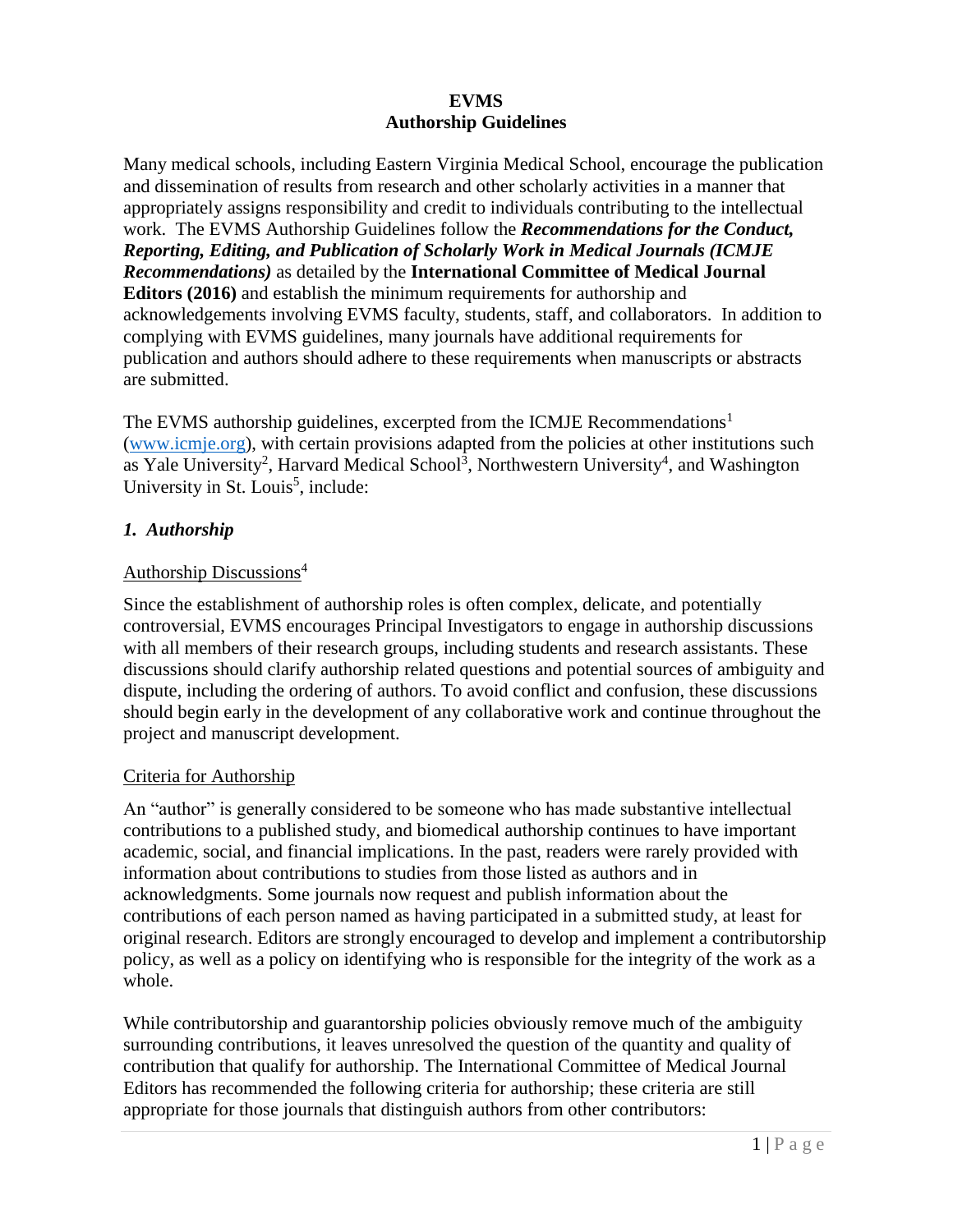- Authorship credit should be based on<sup>1</sup>:
	- 1. Substantial contributions to conception and design, or acquisition of data, or analysis and interpretation of data; AND
	- 2. Drafting the manuscript or revising it critically for important intellectual content; AND
	- 3. Final approval of the version to be published; AND
	- 4. Agreement to be accountable for all aspects of the work ensuring that questions related to the accuracy or integrity of any part of the work are appropriately investigated and resolved.
- All persons designated as authors should meet all 4 criteria for authorship for the specific study that is being reported in the manuscript, and all those who meet the 4 criteria should be identified as authors.
- Each author should have participated sufficiently in the work to take public responsibility for appropriate portions of the content.
- The criteria are not intended for use as a means to disqualify colleagues from authorship who otherwise meet the authorship criteria by denying them the opportunity to meet criterion # 2 or 3. Therefore, all individuals who meet the first criterion should have the opportunity to participate in the review, drafting, and final approval of the manuscript<sup>1</sup>.
- When a large, multi-center group has conducted the work, the group should identify the individuals who accept direct responsibility for the manuscript, including approval of the final manuscript. These individuals should fully meet the criteria for authorship defined above, and they should be able to take public responsibility<sup>2</sup> for the work. When submitting a group author manuscript, the lead (or senior) author should clearly indicate the preferred citation and should clearly identify all individual authors as well as the group name. Journals will generally list other members of the group in the acknowledgements. The National Library of Medicine (MEDLINE) indexes the group name and the names of individuals the group has identified on the byline as being directly responsible for the manuscript<sup>1</sup>. MEDLINE lists as authors whichever names appear on the byline. If the byline includes a group name, MEDLINE will list the names of individual group members who are authors or who are collaborators, sometimes called non-author contributors, if there is a note associated with the byline clearly stating that the individual names are elsewhere in the paper and whether those names are authors or collaborators<sup>1</sup>.
- Acquisition of funding, collection of data, or general supervision of the research group, alone, does not justify authorship.

If agreement cannot be reached about who qualifies for authorship, the institution(s) where the work was performed, not the journal editor, should be asked to investigate<sup>1</sup>.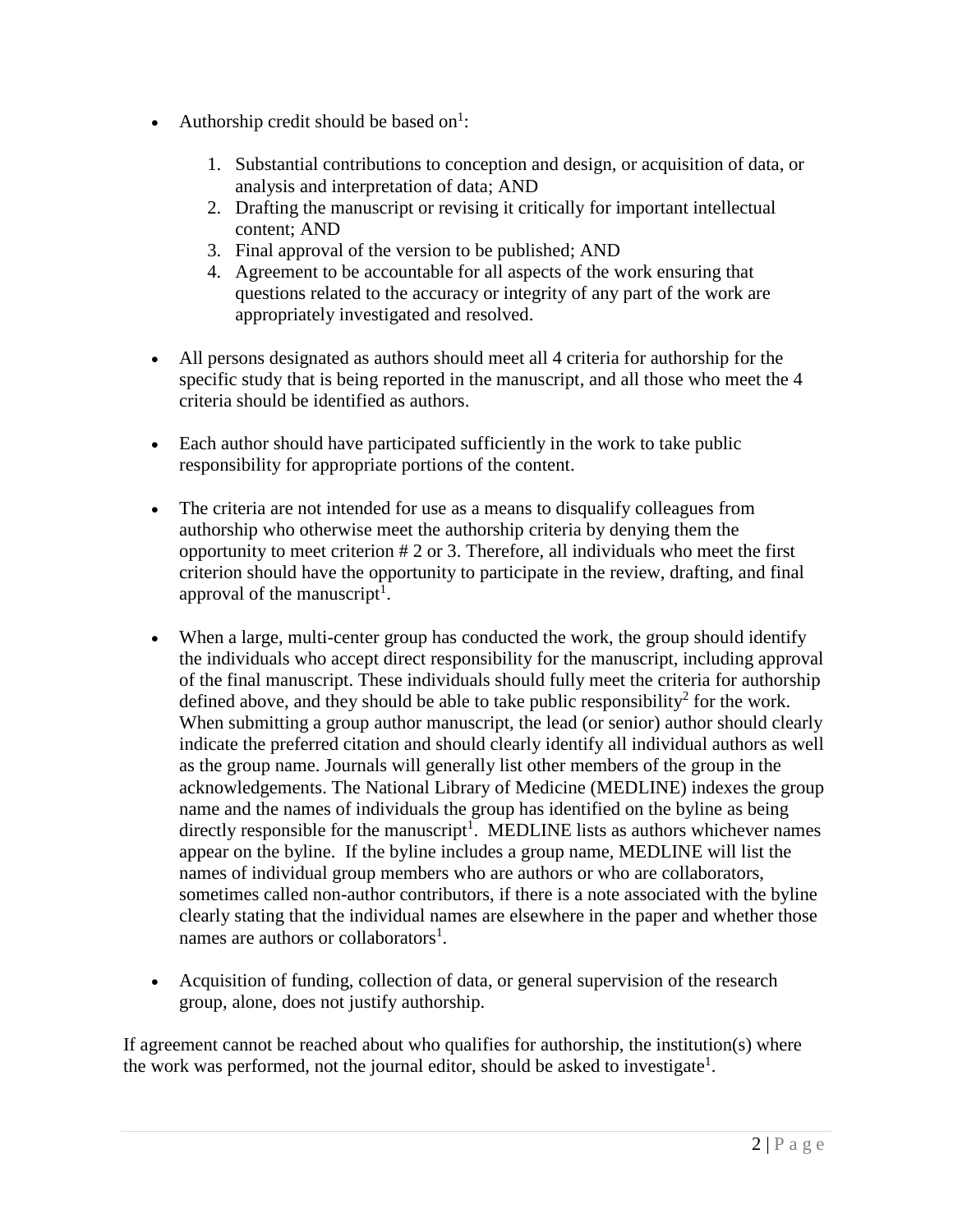## Authorship Duties

Each individual is responsible for considering his or her role in the project and whether that role merits attribution of authorship<sup>4</sup>. In addition to being accountable for the parts of the work he or she has done, an author should be able to identify which co-authors are responsible for specific other parts of the work<sup>1</sup>. Every co-author is responsible for the content of the manuscript<sup>4</sup> and should have confidence in the accuracy and integrity of the contributions of their co-authors<sup>1</sup>. Thus, all co-authors have the duty to review and approve the manuscript.

### Authorship Order

The order of authorship on the byline should be a joint decision of the co-authors. Any arrangement of the order of authorship is appropriate, providing the authors agree in advance. Thus, issues regarding authorship are best discussed among all contributing individuals before the work has begun and should continue to be discussed on a regular basis as the work progresses toward forming a manuscript. All authors should be prepared to explain the order in which they are listed.

In some cases, the first author is the person who has performed the central experiments of the project<sup>2</sup>, collects, analyzes, and interprets the data, and is often the person who has prepared the first draft of the manuscript. The first author is not necessarily the Principal Investigator or project leader<sup>5</sup>. The lab director/mentor, provided he or she qualifies as an author, is usually listed last.

## Lead Author<sup>5</sup>

The lead author (and/or senior author), unless defined differently by the journal or discipline, is responsible for:

- Authorship
	- o Ensuring the inclusion as co-authors all and only those individuals who meet the authorship criteria set forth in this policy
	- o Preparing a concise, written description of all authors' contributions to the work, which has been approved by all authors<sup>3</sup>
- Approval
	- o Providing the draft of the manuscript to each individual co-author for review
	- o Obtaining from all co-authors their agreement to be designated as such and their approval of the manuscript. A journal may have specific requirements governing author review and consent, which must be followed.
- Integrity
	- o Ensuring the integrity of the work as a whole, and that reasonable care and effort has been taken to determine that all the data are complete, accurate, and reasonably interpreted

### *2. Acknowledgments*

In all scientific and scholarly publications and all manuscripts submitted for publication, authors should acknowledge the sources of support for all activities leading to and facilitating preparation of the publication or manuscript<sup>2</sup>. However, individuals do not satisfy the criteria for authorship merely because they have made possible the conduct of the research and/or the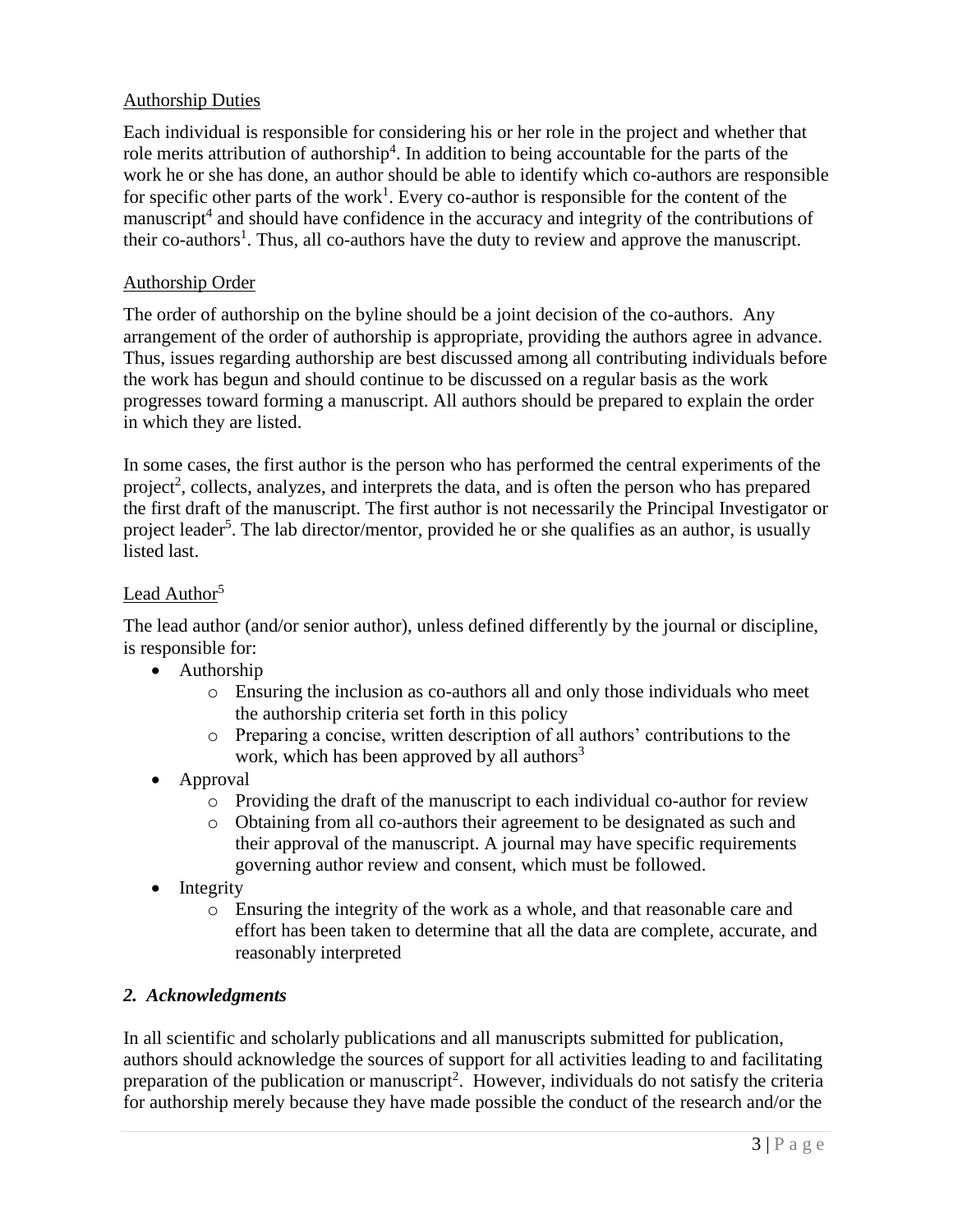preparation of the manuscript. For example, heading a laboratory, research program, or department where the research takes place does not, by itself, warrant co-authorship of a scholarly paper<sup>2</sup> in the absence of the individual's intellectual contribution to the work. Consequently, all contributors who do not meet the four criteria for authorship should be listed in an acknowledgments section.

Examples of those who might be acknowledged include a person who assisted with acquisition of funding<sup>1</sup>, provided financial or material support, technical services, general administrative support<sup>1</sup>, referral of patients or participants for a study<sup>2</sup>, writing assistance, technical or language editing or proofreading<sup>1</sup>, or a department chair who provided only general support or supervision. All of these individuals can provide a valuable contribution<sup>5</sup> to the research and publication effort and may not meet the criteria for authorship, but their contributions should still be acknowledged.

Likewise, groups of persons who have contributed materially to the paper but whose contributions do not justify authorship may be listed under a heading such as "clinical investigators" or "participating investigators," and their function or contribution should be described—for example, "served as scientific advisors," "critically reviewed the study proposal," "collected data," or "provided and cared for study patients."

Because readers may infer their endorsement of the data and conclusions, all persons must give written permission to be acknowledged.

# *3. "Guest", "Gift", and "Ghost" Authorship*

The integrity of published articles of scholarly work depends on the validity of the science and honesty in authorship. Therefore, EVMS considers "guest"<sup>5</sup>, "gift"<sup>5</sup>, and "ghost" authorship to be dishonest and inconsistent with the definition of authorship, and consequently, a violation of this policy.

"Guest" (also known as "honorary"<sup>5</sup>, "political", "courtesy"<sup>5</sup>, or "prestige"<sup>5</sup>) authorship is defined as granting authorship, in the absence of the individual's intellectual contribution to the work, out of appreciation or respect for the individual<sup>5</sup>, or in the belief that expert standing of the guest will increase the likelihood of publication, credibility, or status of the work<sup>5</sup>. "Gift" authorship is credit, offered from a sense of obligation, tribute, or dependence<sup>5</sup>, to an individual who has not contributed intellectually to the work, within the context of an anticipated benefit. Although not qualifying as authors, individuals who assist the research and publication effort should be acknowledged in the completed manuscript.

"Ghost" authorship occurs in instances where someone has made substantial contributions to the writing of an article/manuscript and this role is NOT mentioned in the publication. Moreover, in instances where "ghost" authors work on behalf of companies with a commercial interest in the published topic, the major purpose of the published article, namely to inform and educate the reader, is compromised as the major purpose of the article is to persuade readers to favor a special interest. This practice is also dishonest and unacceptable and thus EVMS faculty and students are prohibited from authoring articles written by a "ghost author".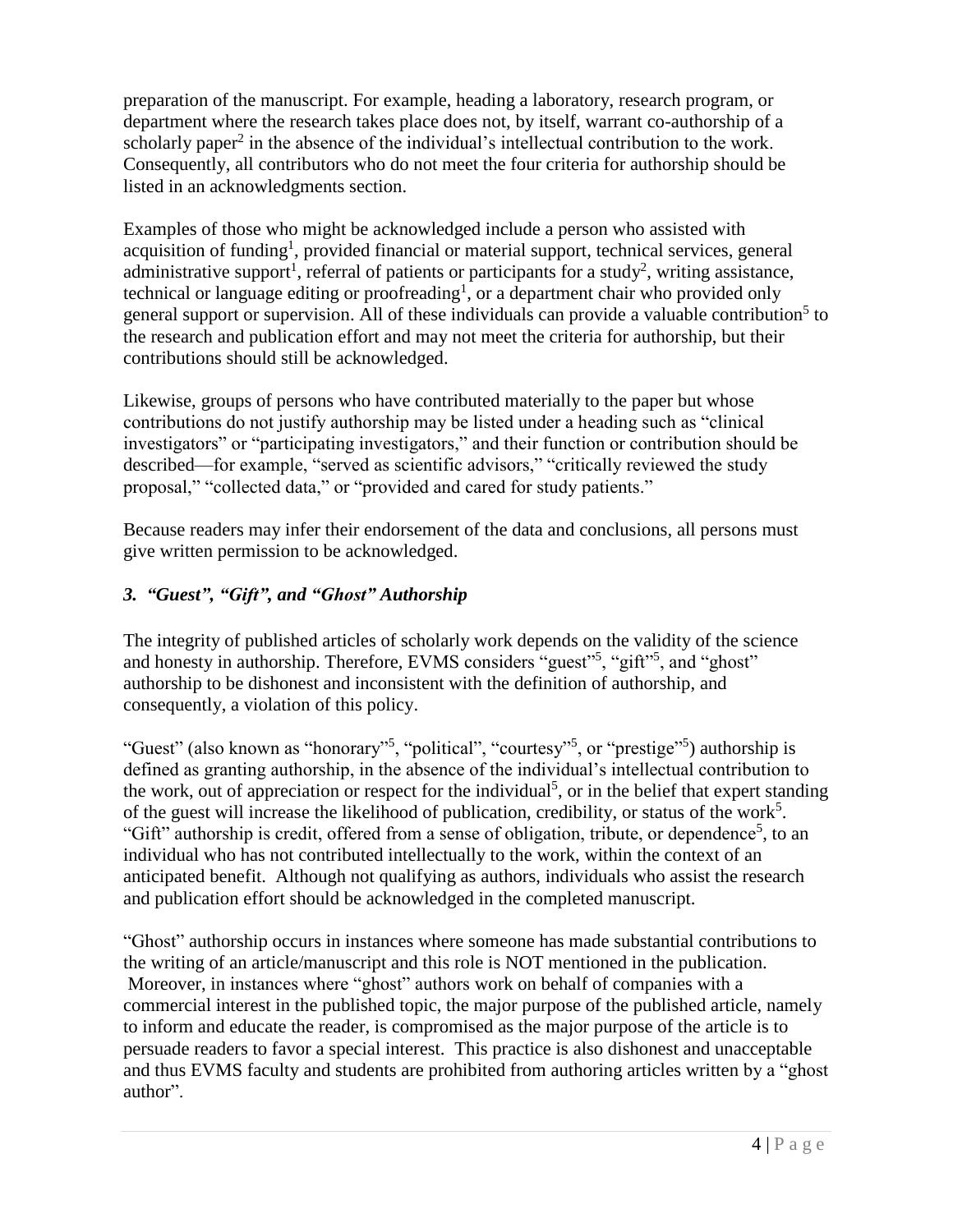## *4. Other Considerations*

# Conflict of Interest<sup>1</sup>

A conflict of interest exists when professional judgement concerning a primary interest (such as patients' welfare or the validity of research) may be influenced by a secondary interest (such as financial gain). Perceptions of conflict of interest are as important as actual conflicts of interest.

Financial relationships (such as employment, consultancies, stock ownership or options, honoraria, patents, and paid expert testimony) are the most easily identifiable conflicts of interest and the most likely to undermine the credibility of the journal, the authors, and of science itself. However, conflicts can occur for other reasons, such as personal relationships or rivalries, academic competition, and intellectual beliefs. Authors should avoid entering into agreements with study sponsors, both for-profit and non-profit, that interfere with authors' access to all of the study's data or that interfere with their ability to analyze and interpret the data and to prepare and publish manuscripts independently when and where they choose.

### **Disputes**

Disputes over authorship should be resolved in a collegial manner by the individuals in the study. However, when matters of dispute cannot be resolved in this manner, the Department Chair/Program Director shall act as a neutral mediator to affect a resolution of authorship. If the Department Chair/Program Director is an individual in a dispute, a Chair from an involved Department should act as the neutral mediator. In certain cases, the Chair may request that the Dean appoint a committee of senior faculty to resolve disputes.

Authorship disputes, including disagreement about authorship order, do not constitute research misconduct<sup>5</sup>. Moreover, an authorship dispute in the absence of a manuscript is, by nature, a *research* dispute.

### Predatory Journals<sup>1</sup>

A growing number of entities are advertising themselves as "medical journals" yet do not function as such ("predatory journals"). Authors have a responsibility to evaluate the integrity, history, practices, and reputation of the journals to which they submit manuscripts. Further guidance is available at [www.wame.org/about/principles-of-transparency-and-best](http://www.wame.org/about/principles-of-transparency-and-best-practice)[practice.](http://www.wame.org/about/principles-of-transparency-and-best-practice)

### Multiple Submissions and Duplicate Publication<sup>1</sup>

Authors should not submit the same manuscript, in the same or different languages, simultaneously to more than one journal. The possibility for conflict exists when two or more journals claim the right the publish a manuscript that has been submitted to them simultaneously, and the likelihood that two or more journals will unknowingly and unnecessarily undertake the work of peer review, edit the same manuscript, and publish the same article.